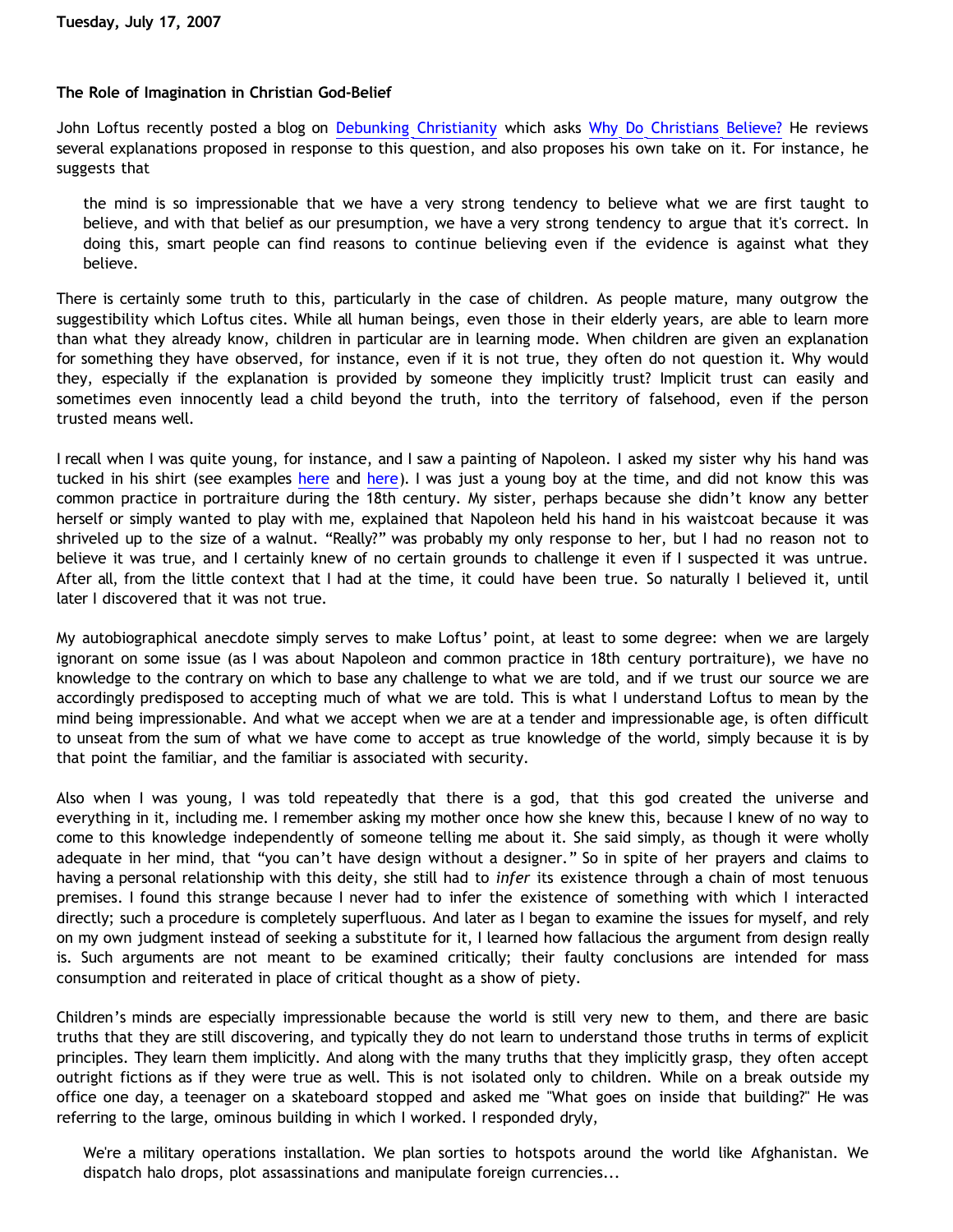None of this was true, of course, but the boy's jaw dropped and he stood there completely astonished. He believed every word of my blarney. I didn't present arguments to try to convince him, I didn't even plead with him to believe it for the sake of his eternal soul. He believed it readily, as if he were waiting for an explanation like this. And when I told him it was just an office and we sell medical equipment, he seemed really let down, as if he would prefer to believe the original story that I gave him.

While this may be scoffed at by some as sheer gullibility, it may simply be that the youngster has not yet developed the critical faculties needed to scrutinize what he is told in a more informed manner. Then again, what's the difference? Not surprising, the bible upholds the ready and uncritical acceptance of proffered explanations that is characteristic of childhood, as a model for adult believers to emulate. I have already written on this topic in my blog [With Minds of Children](http://bahnsenburner.blogspot.com/2005/12/with-minds-of-children.html).

The point is that, in the case of a child who not only has a lot to learn about the world, but who also trusts those who provide him with the explanations he's given, he typically knows of no reason to question what he is told to believe. Perhaps it is a basic condition such as this which prompts Loftus to make the following point to believers:

Think about this for a moment, Christian. Think back to when you first became a Christian. Someone you liked, or cared for, or trusted, told you about Jesus and his resurrection. With me I never heard anything different from people. Everyone who ever talked to me about it believed. The people who told you about Jesus were believable.

I'm reminded of Rand's insightful observation that

Faith in the supernatural begins as faith in the superiority of others. (*Atlas Shrugged*)

There is no rigorous adherence to refined epistemological standards involved in "faith in the superiority of others." Even so, many who are gullible resist admitting their gullibility, but gullibility by any other name is still gullibility. The claim was made – e.g., "Jesus is Lord" – and many believed simply because it was claimed by someone well trusted. Couple this impressionable readiness to accept claims uncritically with the lethal additive of peer pressure and shaming techniques (both of which are amply supplied by religious teaching itself), and belief is a highly probable outcome. But even though Christians prefer not to set themselves on the same level as other religious adherents, the root of belief in Christianity is essentially no different from the root of belief in other religious inventions. In the final analysis, the common denominator to all the religions is a failure at some point to distinguish between the real and the imaginary, which is a potential outcome of failing to grasp the nature of our consciousness and its relationship to the things we perceive in the world. Imagination is even involved in the mind of the impressionable child who is told that an invisible supernatural being created the world and incarnated itself as a man here on earth some 2,000 years ago. How else could the child grasp this, if he did not try to envision it in his imagination somehow?

Imagination is basically the ability to rearrange mentally what one has observed in reality. Its proper use is to aid in the achievement and preservation of human values. If held in check by the knowledge we gather from reality and validate according to an objective process, imagination can be very useful. For instance, I can imagine that if I put my hand on the hot skillet on the stove, it will burn me. I can imagine this because information indicating such outcomes is already available in knowledge that I have acquired of reality. But the information that I have gathered from reality in no way indicates that, if I should press my palm to the floor of the heated skillet, a marching band will come promenading through my backyard as a result. I can imagine this, but I have broken from reality, and at most the use of my imagination at this point is purely for entertainment, and potentially dangerous to my well-being if taken seriously.

There is a fundamental distinction between what is real and what is merely imaginary. When I imagined touching my palm to the hot skillet, for instance, my hand was not burned. That's because I didn't really touch my hand to the skillet – I simply imagined that I did. Similarly, I can imagine winning the state lottery and becoming a millionaire. But since in fact I did not win the lottery, I'm nowhere closer to being a millionaire than before I imagined winning the lottery. There's a difference between the real and the imaginary, because there's a difference between the objects of consciousness and the subject of consciousness. The objects of consciousness exist independent of the processes by which we are aware of them. It is this fundamental truth which theism seeks to hide from the believer as it distracts him with emotionally compelling falsehoods, such as: "God loves you and knows what's best for you," "You'll go to hell if you don't believe," "You'll go to heaven if you do believe," "Your judgment is only valid so long as it goes along with the theistic party line," etc. (For further reading on the topic of subject-object reversal in theism, see for instance [Confessions of a Vantillian Subjectivist](http://bahnsenburner.blogspot.com/2006/03/confessions-of-vantillian-subjectivist.html) and [Theism and](http://bahnsenburner.blogspot.com/2006/12/theism-and-subjective-metaphysics.html) [Subjective Metaphysics](http://bahnsenburner.blogspot.com/2006/12/theism-and-subjective-metaphysics.html).)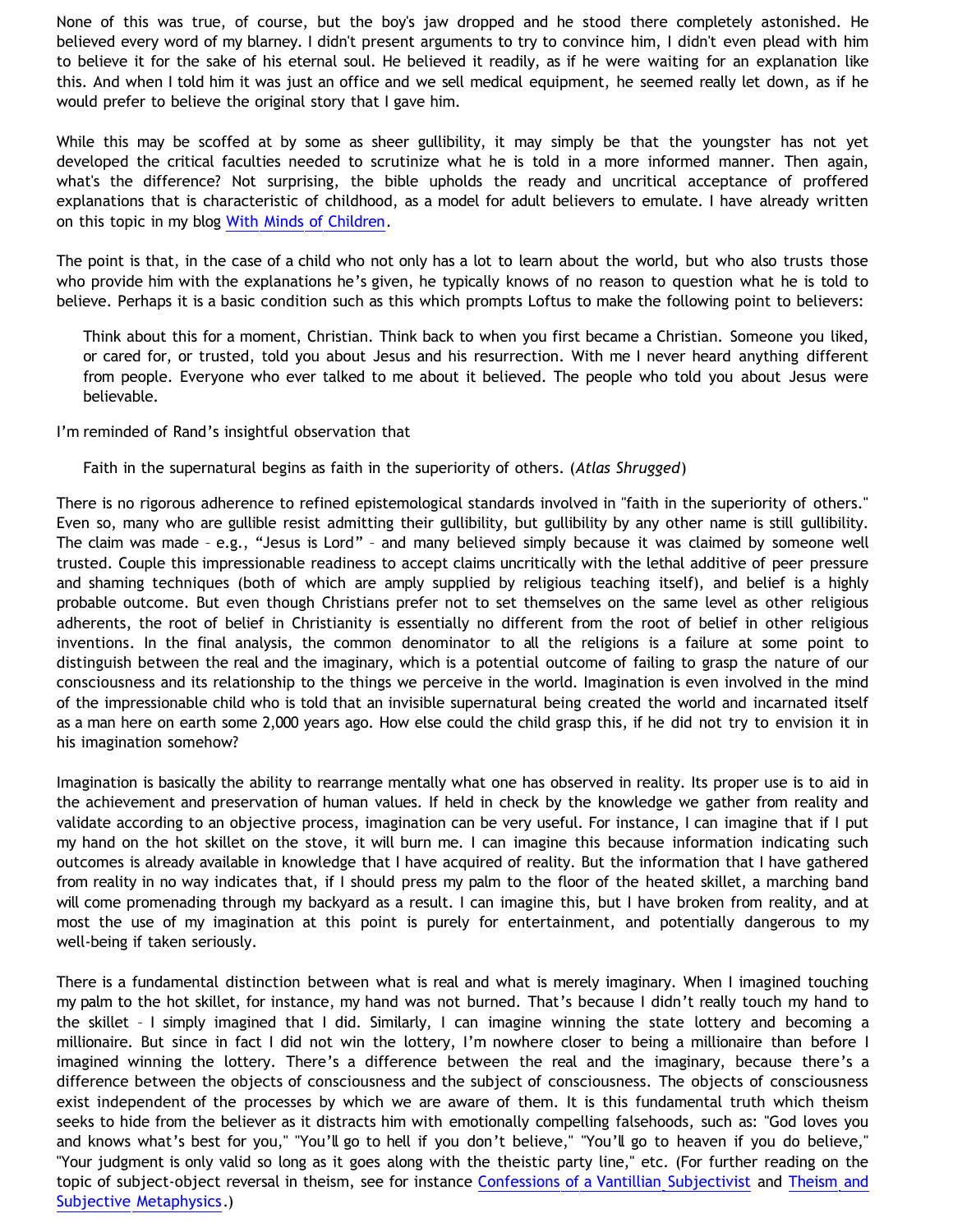The classic 'argument from design' wants me to imagine that the universe was created by a conscious being residing beyond it, just as I can imagine that a watch I find in the wilderness was manufactured by human designers. But while my imagination of human designers manufacturing a watch does not require me to depart from knowledge that we have gathered from reality and validated according to an objective process (e.g., I have seen human beings, I have visited factories, I have seen human beings work on watches, I have seen die-casting and mechanical assembly in process, etc.), no information that I have gathered from reality at all indicates that there are any supernatural beings residing beyond the universe and capable of creating the universe by an act of consciousness. To accept the conclusion of the 'argument from design', I must grant primacy to my imagination by sacrificing knowledge that I have acquired and validated. Essentially, I have to deny reality its proper place in cognition in order to accept the argument's intended conclusion. Now why would I do this?Imagination of this type – the type which abandons reality in preference for subjective concoctions – is vital to religious belief. It is a fundamental underpinning of religious belief, for by means of it the content of religious teaching – including the fear it seeks to generate – comes alive in the mind of the believer. Van Til gives us a splendid lesson on precisely this in his own personal testimony, which he presents in his pamphlet ["Why I Believe in God](http://www.reformed.org/apologetics/why_I_believe_cvt.html)." In this pamphlet, Van Til writes:

I can recall playing as a child in a sandbox built into a corner of the hay-barn. From the hay-barn I would go through the cow-barn to the house. Built into the hay- barn too, but with doors opening into the cow-barn, was a bed for the working-man. How badly I wanted permission to sleep in that bed for a night! Permission was finally given. Freud was still utterly unknown to me, but I had heard about ghosts and "forerunners of death." That night I heard the cows jingle their chains. I knew there were cows and that they did a lot of jingling with their chains, but after a while I was not quite certain that it was only the cows that made all the noises I heard. Wasn't there someone walking down the aisle back of the cows, and wasn't he approaching my bed? Already I had been taught to say my evening prayers. Some of the words of that prayer were to this effect: "Lord, convert me, that I may be converted." Unmindful of the paradox, I prayed that prayer that night as I had never prayed before.

This admission is key to understanding Van Til's god-belief. Notice in Van Til's recount of a very moving experience in his own childhood, that he mentions that he knew that the chains he heard jingling throughout the night were the chains used to restrain the cows in the barn. He knew this, but this knowledge was soon dethroned and replaced with what he imagined to be the case. Feeding his own insecurities, he began imagining that something other than the cows in the barn were making the noises he heard, and as he nursed his mind on this imagination, it began to frighten him more and more. Because he abandoned knowledge, his imagination-based fears took over. And he felt that whatever he was imagining – "someone walking down the aisle back of the cows" – was a threat to his being, hence he was petrified with terror. What he imagined was another conscious being, a conscious being which could – like human beings – act with purpose, even a malevolent purpose.

No matter what other factors are involved in a believer's conversion to religious belief, whether it is the formative influence of his immediate family, the society in which he lives, peer pressure, disillusionment, depression, desperation or some emotional despair resulting from a life-shaping experience such as hitting a major low in life, going through a divorce, losing a loved one, getting fired or relocating, one constant is always in place: a failure at some point to distinguish between reality and imagination.

Belief could be, as we saw in Van Til's own case, prompted at an early age by indulging irrational fears which unseat knowledge that one has already validated and replace that knowledge with something one simply imagines to be the case, thus providing a fictitious context which validates irrational fears in the mind of the subject. Subsequent decisions made on the assumption that these fears have a legitimate basis, will lead to even deeper irrationality which, if unchecked, can result in a life held captive to a set of irrational positions. Hence, Van Til devoted himself to a life of defending the Christian worldview.

Or, it could be that one makes it all the way into his adulthood as essentially a non-believer who never really gave religion a second thought, but goes through a period of emotional trauma. Hitting an emotional low in life can have dramatic consequences on an individual's judgment if he allows his emotions to take a primary role in his decision-making.

Take for example Joe, a 35-year-old bookkeeper for a small company in Nowheresville, USA. Joe's 12-year marriage to his wife Emma has been on the rocks for the last few years, and Emma has just recently filed for divorce after having met a successful physician who has fallen in love with her and wants to take her away with him on his retirement to Costa Rica. Joe realizes that he will be financially ruined by the divorce and left with nothing but an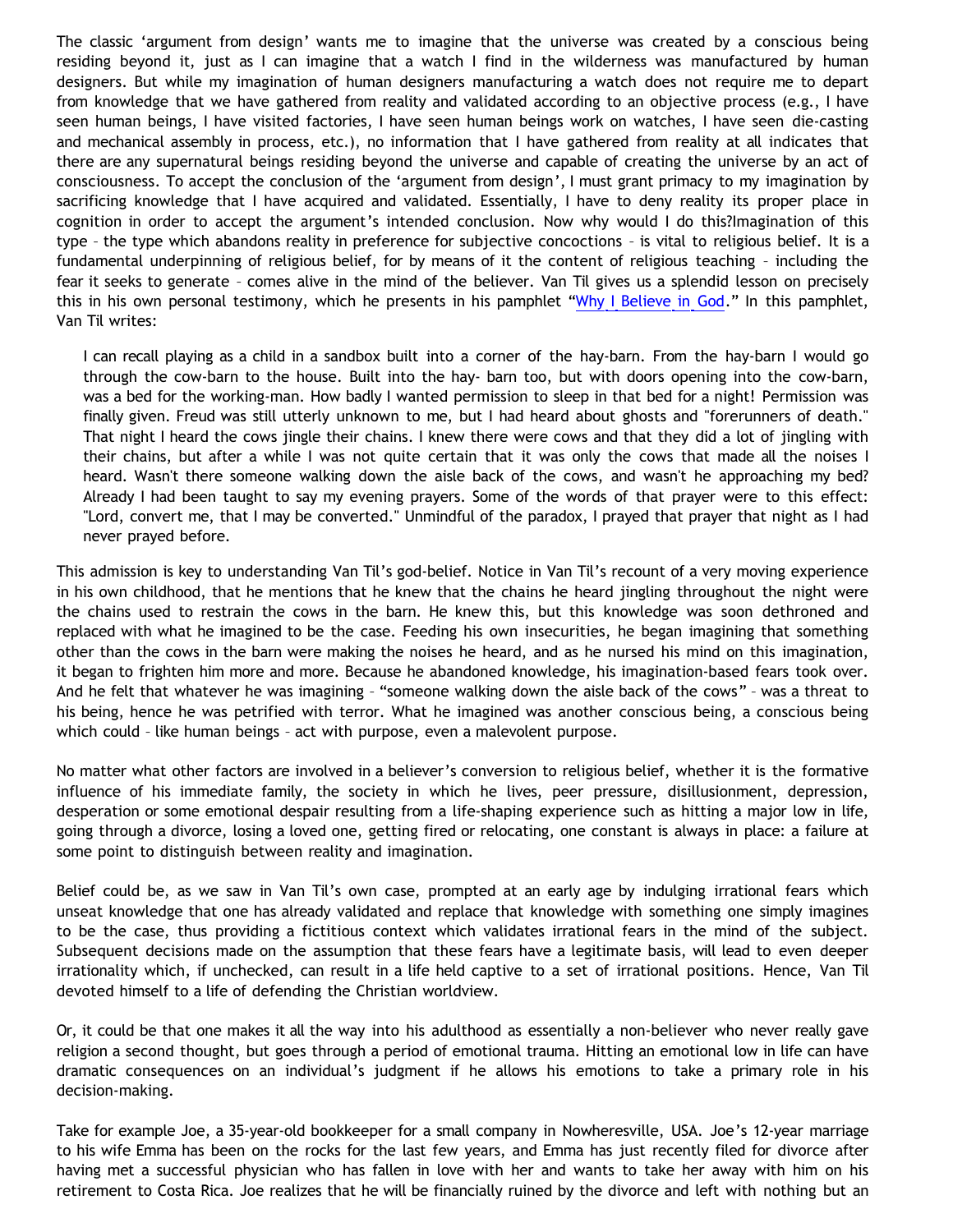exorbitant mortgage payment and debts up the wazoo that he can barely handle with his income at a profoundly unrewarding job. Joe never gave religion much thought but recently stumbled onto a televangelist show while channel-surfing. Alone with his bleak outlook, he began listening to the preacher give his sermon. It seemed to Joe as if the preacher were speaking directly to him, with all the knowledge Joe had of his life and misfortunes. He then began to imagine that everything up to that point had been deliberately choreographed to put him in the position he found himself. Joe began to imagine what the preacher's words suggested: some person was making this all happen; some person saw to it that his marriage would fail; some person saw to it that he was in a dead end job; some person saw to it that he would surf onto that televangelist show at that very moment. All of this was happening for a specific reason, Joe began to believe, and he began to believe it because he began to find the imagination that this was the case preferable to the dismal reality that confronted him.

The preacher began to address his audience, including those like Joe in televisionland. "Some of you have been down and out," said the preacher. He continued to preach:

Well the Lord knows all about it! And the Lord knows that you have a choice to make, and the choice is before you right now. In the words of Joshua, 'choose you this day whom ye will serve; whether the gods which your fathers served that were on the other side of the flood, or the gods of the Amorites, in whose land ye dwell: but as for me and my house, we will serve the LORD!' The Lord knows you are hurting. The Lord knows that you have been wronged. The Lord knows that you want cleansing. The Lord knows that you want the burden lifted. The Lord knows that you want to come clean. The Lord knows you can't do it alone. The Lord knows you can't do it without him. The Lord knows your heart, because he put your heart there. The Lord is knocking at the door. The Lord is asking to come in. Are you going to let him in?

As Joe listens to the words and the feverish pitch of the preacher's delivery, he is virtually hypnotized as he assembles images of a Jesus in his mind calling to him, asking to step through an imaginary door suggested by the preacher's statements. No doubt his life needs a radical overhaul, but now he's prone to settle for retreating into a fantasy that could be of no actual value to his life. The preacher called him a "sinner," and in the pits of Joe's depression this stings deeply, for now he feels like he's responsible for every wrong that has ever occurred in all of history. Maybe Hitler rallied an entire nation behind "the solution" for the Jews, but Joe was now convinced that his offenses were even greater. In exchanging knowledge for imagination, he also exchanged reason for feelings. And now his feelings of guilt were opened wide up, consuming him like a voracious whirlpool. The preacher's fishing efforts are thus successful: another minnow has wandered into his nets. As the new catch of the day, Joe is ready to be reeled in and gutted by the workers on the butcher line. If he doesn't regain his wits and dart out of the fisher's nets, he'll be filleted and laid to rest on a church pew.

It is because one's imagination is so central to his religious experience and the explicit philosophical doctrines he consequently adopts in order to explain it in terms of pre-cast illusions, that I ask apologists to explain how I can distinguish between what they call "God" and what they may merely be imagining. I grant that anyone can imagine a deity; many believers, as part of their apologetic, ask me to imagine theirs. But for me to take the apologist's claims that the deity whose existence he wants to defend seriously, he will at minimum need to explain how I can distinguish between what he is calling "God" and what may simply be a figment of his imagination. But he can't, because there is no fundamental difference.

Imagination is a central ingredient to the religious experience. Religious stories are the prime vehicle for religious beliefs: they supply the props and motifs which inspire the initial content of the believer's imagination, and it is the believer's imagination which serves as the fundamental content of his belief experience. In the case of Christianity, it is because the stories of the gospel narratives and other "histories" are 'uploaded' into the believer's imagination and combined with content taken from everyday experiences, that they seem vital, real and alive to him.

Significantly, iImagination provides for ownership of the vision imagined by the believer by making it a most personal investment. This is why faith is emphasized in religious beliefs. Faith is a signal to turn from the external world in preference for an internal source which is to be consulted for purposes of reinforcement and rationalization. In a significant admission, Christian apologist John Frame tells us that

a person with a wish to be fulfilled is often on the road to belief. (*Apologetics to the Glory of God*, p. 37)

The desire that what we imagine is true has a strong tendency to prompt us to defend that imagination when its claim to truth is questioned or challenged. It is also why apologetics is a natural component to theology. Apologetics is an attempt to calm the psychological panic that will arise when one's theological investments are questioned or challenged. It is a systematic effort to sustain the pretense that the imaginary holds metaphysical